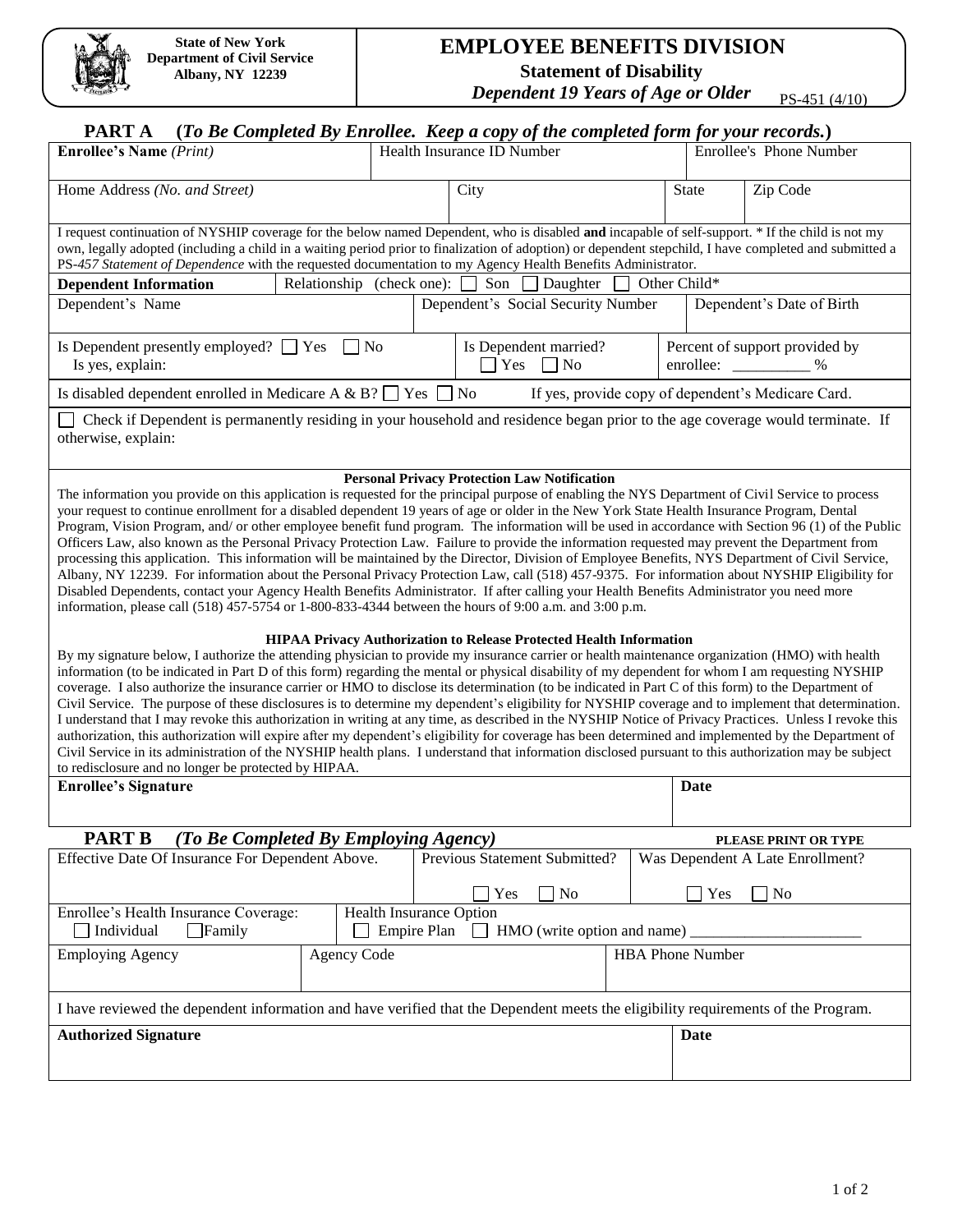|  |  |  | <b>PART C</b> (To Be Completed By UnitedHealthcare or the Health Maintenance Organization) |  |
|--|--|--|--------------------------------------------------------------------------------------------|--|
|--|--|--|--------------------------------------------------------------------------------------------|--|

|                                                                                                           |  |                                   | Temporarily Disabled Through                                                                                                                              |                                                                       | Not Disabled                                             |                                          |                                                                                 |
|-----------------------------------------------------------------------------------------------------------|--|-----------------------------------|-----------------------------------------------------------------------------------------------------------------------------------------------------------|-----------------------------------------------------------------------|----------------------------------------------------------|------------------------------------------|---------------------------------------------------------------------------------|
| <b>Permanently Disabled</b>                                                                               |  | (Supply Date)                     |                                                                                                                                                           |                                                                       |                                                          | Date Disability Started<br>(Supply Date) |                                                                                 |
| <b>Signature</b>                                                                                          |  |                                   |                                                                                                                                                           |                                                                       |                                                          |                                          | Date                                                                            |
| <b>PART D</b>                                                                                             |  |                                   | <i>physician to the appropriate carrier)</i>                                                                                                              |                                                                       |                                                          |                                          | (To Be Completed By Attending Physician and mailed by the enrollee or attending |
| <b>Empire Plan Enrollees Mail To:</b><br>UnitedHealthcare<br>PO Box 1600<br>Kingston, New York 12402-1600 |  |                                   |                                                                                                                                                           | <b>HMO Enrollees Mail To:</b><br>Mail this form directly to your HMO. |                                                          |                                          |                                                                                 |
| <b>Physician's Name</b> (Print)                                                                           |  |                                   |                                                                                                                                                           |                                                                       | <b>Physician's Address</b>                               |                                          |                                                                                 |
|                                                                                                           |  |                                   |                                                                                                                                                           |                                                                       |                                                          |                                          |                                                                                 |
| <b>Enrollee's Name</b> (Print)                                                                            |  |                                   | M.D.                                                                                                                                                      |                                                                       |                                                          |                                          | Health Insurance ID Number                                                      |
|                                                                                                           |  |                                   |                                                                                                                                                           |                                                                       |                                                          |                                          |                                                                                 |
| <b>Dependent's Name</b> (Print)                                                                           |  |                                   |                                                                                                                                                           |                                                                       |                                                          |                                          |                                                                                 |
|                                                                                                           |  |                                   | Is this Dependent incapable of self-support by reason of physical or mental health disability?                                                            |                                                                       |                                                          |                                          | Yes<br>No                                                                       |
| Date dependent became incapable of self-<br>support.                                                      |  | Estimated duration of disability. |                                                                                                                                                           |                                                                       | Date of your most recent examination of<br>this patient. |                                          |                                                                                 |
|                                                                                                           |  |                                   | Complete description of medical condition, including diagnosis, prognosis, current status and service being received:                                     |                                                                       |                                                          |                                          |                                                                                 |
| Physician's Signature                                                                                     |  |                                   | If more space is necessary, attach additional pages.<br><b>PLEASE NOTE:</b> Unless all questions are answered completely, a determination cannot be made. |                                                                       |                                                          |                                          | <b>Date</b>                                                                     |